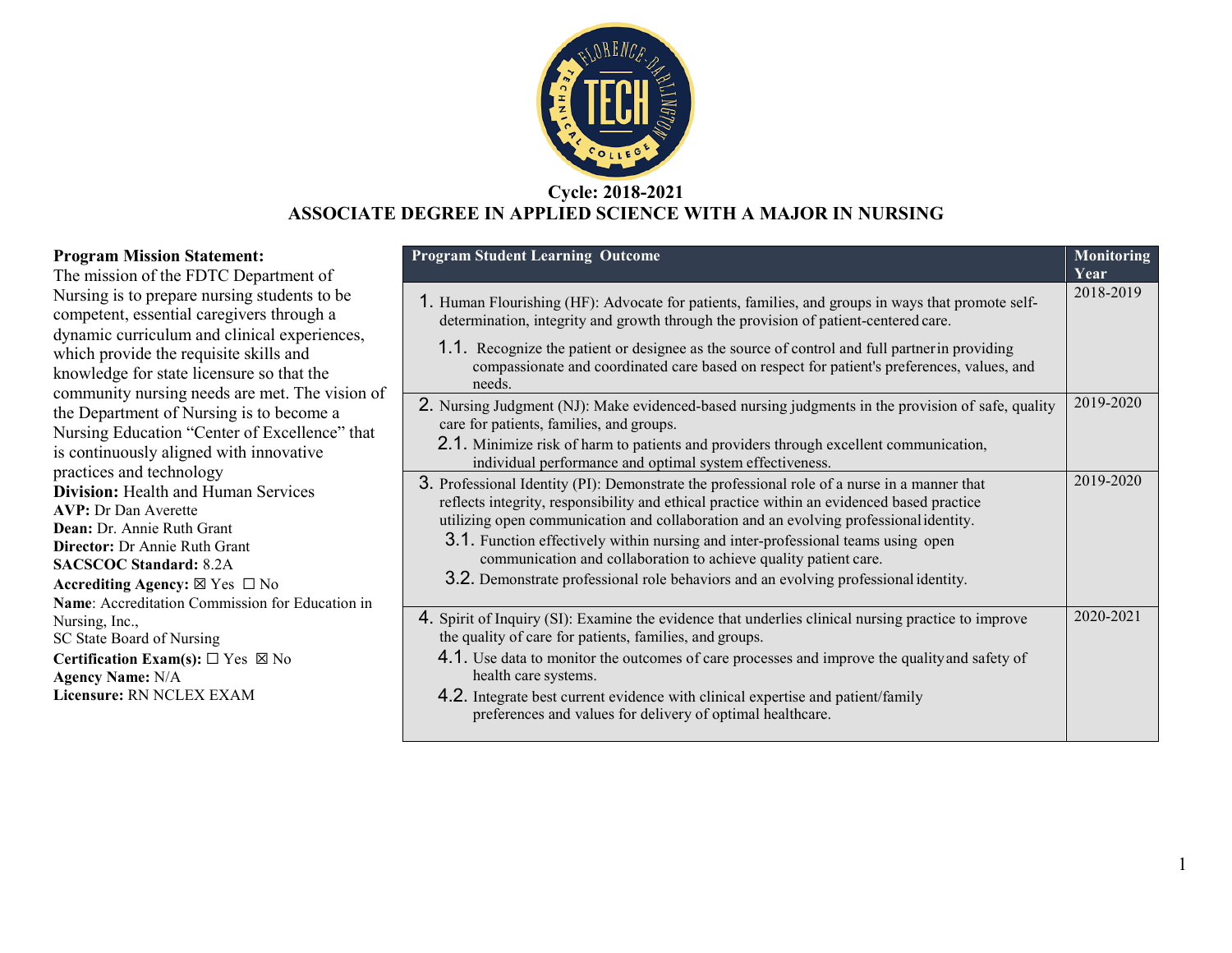#### **STUDENT LEARNING OUTCOMES FOR ASS.NUR – 2018 - 2019**

| A. Program Student<br><b>Learning Outcomes</b>                                                     | <b>B.</b> What courses are<br><b>PSLOs Assessed</b>                      | C. Methods for<br><b>Outcomes Assessment</b>                                                      | D. Expected Level of<br><b>Program Performance</b>                                                                                                                                     | <b>E. Data Collection</b>                                                                     | <b>F. Results</b>                                                                                                                                                                | G. Plan For<br>Improvement                                                                                                                                             |
|----------------------------------------------------------------------------------------------------|--------------------------------------------------------------------------|---------------------------------------------------------------------------------------------------|----------------------------------------------------------------------------------------------------------------------------------------------------------------------------------------|-----------------------------------------------------------------------------------------------|----------------------------------------------------------------------------------------------------------------------------------------------------------------------------------|------------------------------------------------------------------------------------------------------------------------------------------------------------------------|
| What should the<br>graduates of your<br>program be able to do?                                     | Where do you see<br>evidence that the<br>student can do these<br>things? | How does your<br>program evaluate<br>student/graduate<br>skills/abilities?                        | What is the expected<br>level of student<br>performance for the<br>program?                                                                                                            | When will you collect<br>the data needed to<br>evaluate the<br>performance of the<br>program? | What are the results of<br>the evaluation?<br>NOTE: include student<br>ratio with all results.                                                                                   | How will you use this<br>information to improve<br>the program                                                                                                         |
| I: 3.2. Demonstrate<br>professional role<br>behaviors and an<br>evolving professional<br>identity. | NUR 266 Nursing<br>Concepts & Clinical<br>Practice III                   | <b>HESI</b> Critical Care<br>standardized exam was<br>used to evaluate the<br>PSLO <sub>s</sub> . | 85% students will score<br>850 or above HESI<br>Critical care exam                                                                                                                     | FA 2018                                                                                       | Of the 24 students who<br>took the HESI critical<br>care exam, 16 students<br>made scored 850 or<br>higher on the HESI<br>Critical care exam.<br>66% of the students<br>made 850 | Goal not met. Students<br>required to remediate<br>on content missed and<br>to meet with the student<br>success coach.                                                 |
|                                                                                                    | <b>PHM 115</b><br>Drug Classification                                    | Exam 1                                                                                            | 80% of the students<br>will achieve an average<br>score at or above 85%<br>on the 7 questions<br>related to the legal and<br>ethical consideration of<br>medication<br>administration. | Fall 2018                                                                                     | 52 out of 64 (81.2 %)<br>students got the 7<br>questions on legal and<br>ethical considerations<br>of drug therapy                                                               | The expected level of<br>learning was met. Will<br>continue to monitor<br>student achievement<br>and refer students with<br>low scores for<br>remediation.             |
|                                                                                                    | 267 Nursing<br>Concepts/Clinical<br>Practice IV                          | Exam 2                                                                                            | 75% or greater of the<br>students will answer<br>correctly on Exam #2,<br>the 4 questions related<br>to ethical and social<br>policy.                                                  | Summer 2018                                                                                   | 23 out of 36 students<br>$(63.44\%)$ , answered<br>the 4 questions on<br>exam 2 pertaining to<br>ethical and social<br>policy.                                                   | Goal not met.<br>Plan: Revise the<br>examination for the<br>next class; ensure all<br>questions are NCLEX-<br>style and reflect the<br><b>NCLEX-RN</b><br>examination. |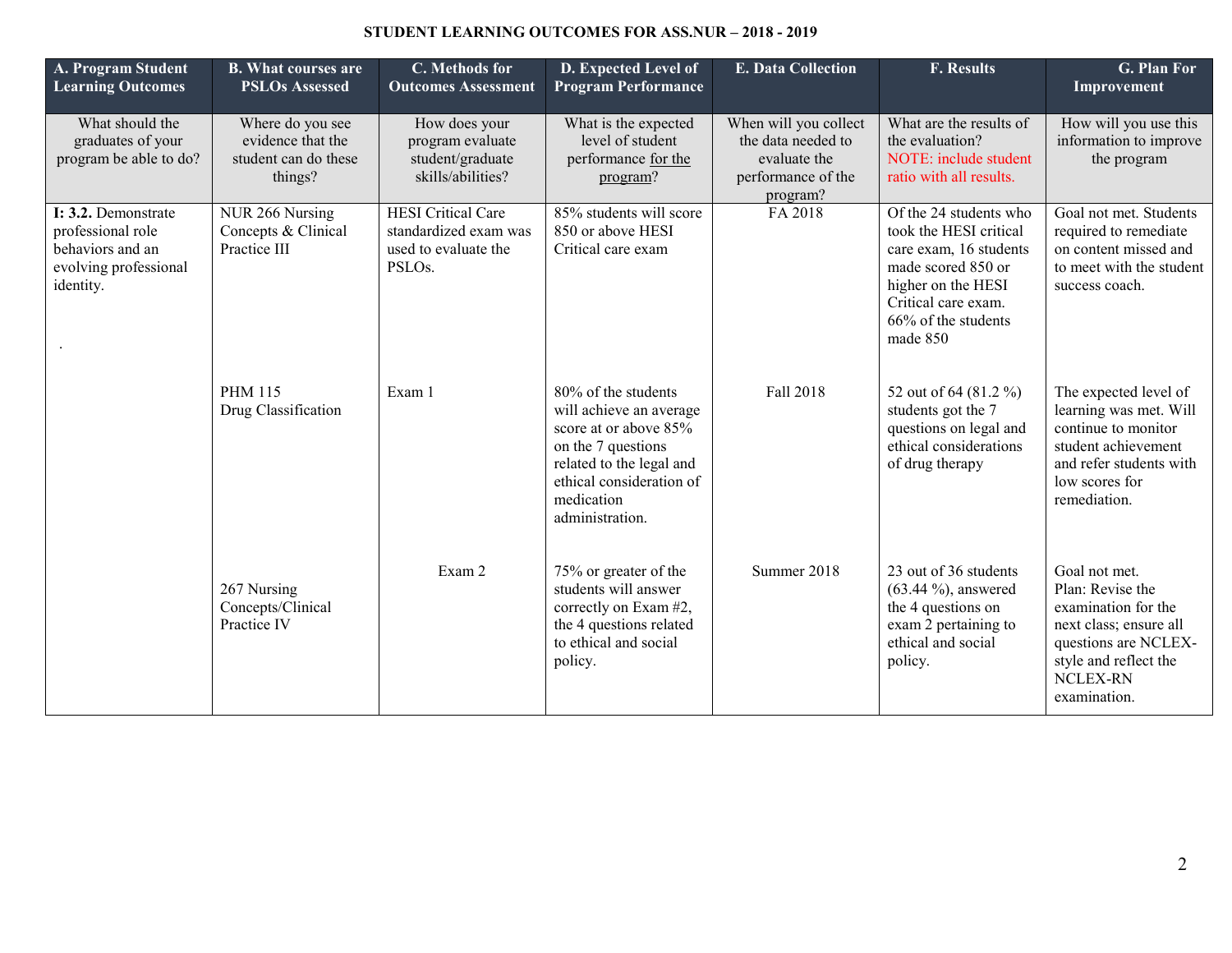| STUDENT LEARNING OUTCOMES FOR AAS.NUR - 2019-2020                                                                                                                                                                         |                                                                          |                                                                                                                                                                                                                              |                                                                                |                                                                                               |                                                                                                                                                                                                                                                                                                                                                                                                         |                                                                                                                                                                                                                                                                                                                                                                                                                                                                                  |  |  |  |
|---------------------------------------------------------------------------------------------------------------------------------------------------------------------------------------------------------------------------|--------------------------------------------------------------------------|------------------------------------------------------------------------------------------------------------------------------------------------------------------------------------------------------------------------------|--------------------------------------------------------------------------------|-----------------------------------------------------------------------------------------------|---------------------------------------------------------------------------------------------------------------------------------------------------------------------------------------------------------------------------------------------------------------------------------------------------------------------------------------------------------------------------------------------------------|----------------------------------------------------------------------------------------------------------------------------------------------------------------------------------------------------------------------------------------------------------------------------------------------------------------------------------------------------------------------------------------------------------------------------------------------------------------------------------|--|--|--|
| A. Program Student<br><b>Learning Outcomes</b>                                                                                                                                                                            | <b>B.</b> What courses are<br><b>PSLOs Assessed</b>                      | C. Methods for<br><b>Outcomes</b><br>Assessment                                                                                                                                                                              | D. Expected Level of<br>Program<br>Performance                                 | <b>E. Data Collection</b>                                                                     | <b>F. Results</b>                                                                                                                                                                                                                                                                                                                                                                                       | <b>G. Plan For</b><br>Improvement                                                                                                                                                                                                                                                                                                                                                                                                                                                |  |  |  |
| What should the<br>graduates of your<br>program be able to do?                                                                                                                                                            | Where do you see<br>evidence that the<br>student can do these<br>things? | How does your<br>program evaluate<br>student/graduate<br>skills/abilities?                                                                                                                                                   | What is the expected<br>level of student<br>performance for the<br>program?    | When will you collect<br>the data needed to<br>evaluate the<br>performance of the<br>program? | What are the results of<br>the evaluation?<br>NOTE: include student<br>ratio with all results.                                                                                                                                                                                                                                                                                                          | How will you use this<br>information to improve<br>the program                                                                                                                                                                                                                                                                                                                                                                                                                   |  |  |  |
| 1.Human<br><b>Flourishing (HF):</b><br>Advocate for<br>patients, families, and<br>groups in ways that<br>promote self-<br>determination,<br>integrity and growth<br>through the provision<br>of patient-centered<br>care. | <b>NUR165</b><br>Nursing<br>Concepts/Clinical<br>Practice I              | Students will analyze<br>and demonstrate<br>competency in caring<br>for the adult patient<br>with alterations in<br>health chronic and<br>surgical care. This<br>PSLO is assessed by<br>the 4 course exams and<br>the final. | 80% of the students<br>will make 80 or higher<br>on the med-surg exams         | SU 2019                                                                                       | 22 of 32 (68.75%)<br>students made 80 or<br>higher on exam 1.<br>21 of 32 (65.22%)<br>students made 80 or<br>higher on exam 2.<br>15 of 32 (46.87%)<br>students made 80 or<br>higher on exam 3.<br>22 of 32 (68.75%)<br>students made 80 or<br>higher on exam 4.<br>21 of 32 students made<br>80 or higher on the<br>final exam.<br>26 of 32 (81.25%)<br>students were<br>successful in this<br>course. | Goal not met. 26 of 32<br>$(81.25%)$ students<br>were successful in the<br>course.<br>Students did not<br>perform well in the<br>course exams. Students<br>who did not meet the<br>bench mark for each<br>$exam(80)$ , were<br>required to meet with<br>the student success<br>coach. Plan: Include 1-<br>2 simulations with this<br>course. Review and<br>rewrite NCLEX style<br>test question and<br>incorporate Sherpath<br>into the course to assist<br>with learning needs. |  |  |  |
|                                                                                                                                                                                                                           | <b>NUR 265</b><br>Nursing<br>Concepts/Clinical<br>Practice II            | The course 4 exams<br>were used to evaluate<br>the PSLO                                                                                                                                                                      | 80% of the students<br>will make a score of 78<br>or higher on all 4<br>exams. | SU 2019                                                                                       | 39 of 46 (84.78%)<br>students made 80 or<br>higher on exam 1.<br>37 of 46 (80.43%)<br>students made 80 or<br>higher on exam 2.<br>38 of 46 (82.6%) made<br>80 or higher on exam 4.<br>29 of 46 (67%) made<br>80 or higher on exam 4.<br>39 of 46 (84.78%) of<br>the students were<br>successful in NUR 265                                                                                              | Goal met for test 1, 2,<br>& 3. Goal not met for<br>test 4. Reviewed test<br>and content for clarity.<br>Will add EAQ's and<br>case studies to<br>reinforce content<br>taught. Refer students<br>to the Student Success<br>Coach for tutoring<br>when exam scores are<br>below 80.                                                                                                                                                                                               |  |  |  |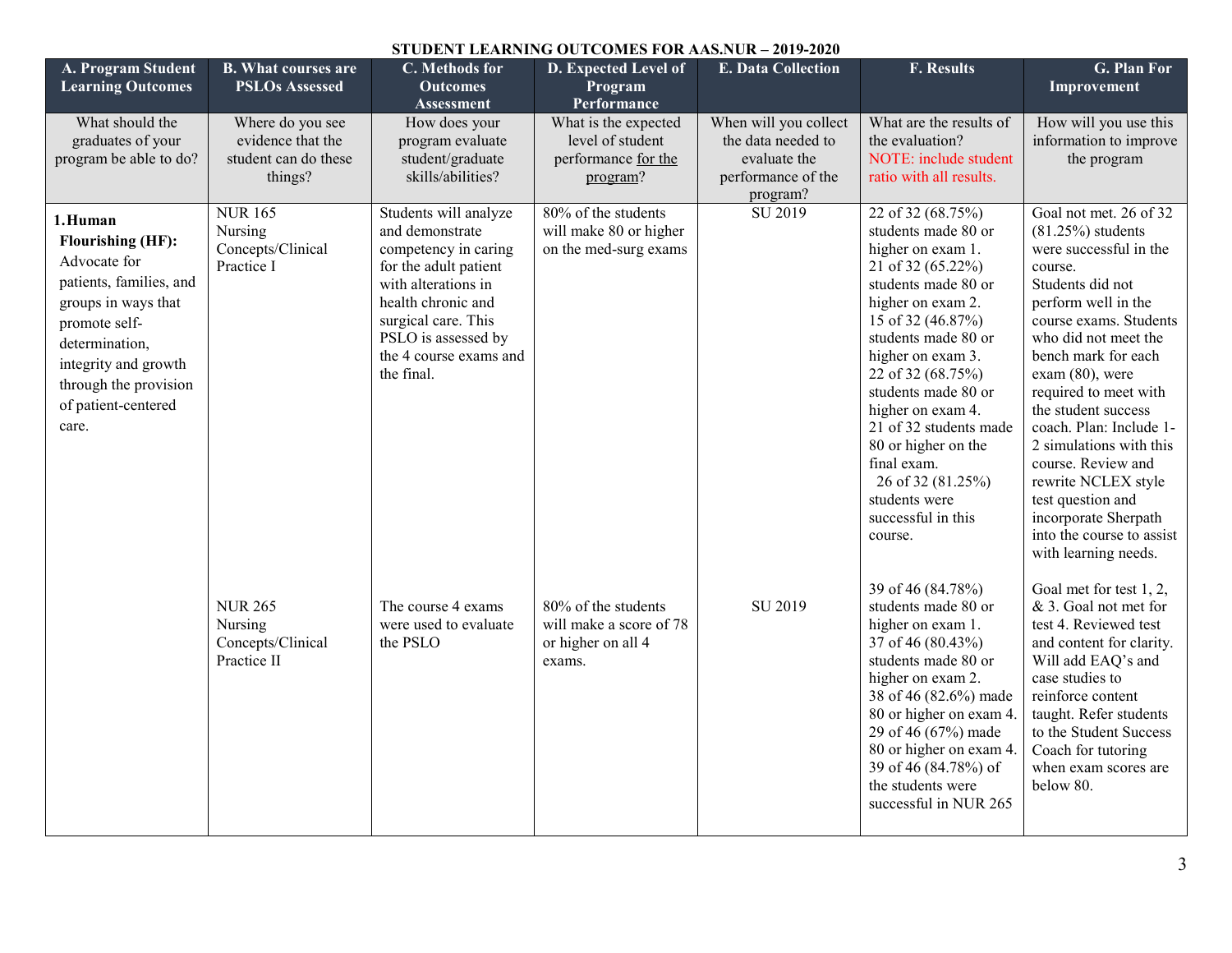#### **STUDENT LEARNING OUTCOMES FOR AAS.NUR – 2020-2021**

| A. Program Student<br><b>Learning Outcomes</b>                                                                                                                                                                                                                                                  | <b>B. What courses</b><br>are PSLOs<br>Assessed                                                                                                                         | C. Methods for<br><b>Outcomes</b><br>Assessment                                                                                                                                                             | D. Expected Level of<br>Program<br>Performance                                                                                                           | E. Data<br><b>Collection</b>                                                                     | <b>F. Results</b>                                                                                                                                                                                                       | <b>G. Plan For Improvement</b>                                                                                                                                                                                                                                                                                                                                                                                                                                                                                                                                                                                                            |
|-------------------------------------------------------------------------------------------------------------------------------------------------------------------------------------------------------------------------------------------------------------------------------------------------|-------------------------------------------------------------------------------------------------------------------------------------------------------------------------|-------------------------------------------------------------------------------------------------------------------------------------------------------------------------------------------------------------|----------------------------------------------------------------------------------------------------------------------------------------------------------|--------------------------------------------------------------------------------------------------|-------------------------------------------------------------------------------------------------------------------------------------------------------------------------------------------------------------------------|-------------------------------------------------------------------------------------------------------------------------------------------------------------------------------------------------------------------------------------------------------------------------------------------------------------------------------------------------------------------------------------------------------------------------------------------------------------------------------------------------------------------------------------------------------------------------------------------------------------------------------------------|
| What should the<br>graduates of your<br>program be able to do?                                                                                                                                                                                                                                  | Where do you<br>see evidence that<br>the student can<br>do these things?                                                                                                | How does your<br>program evaluate<br>student/graduate<br>skills/abilities?                                                                                                                                  | What is the expected<br>level of student<br>performance for the<br>program?                                                                              | When will you<br>collect the data<br>needed to<br>evaluate the<br>performance of<br>the program? | What are the results of the<br>evaluation?<br>NOTE: include student ratio<br>with all results.                                                                                                                          | How will you use this<br>information to improve the<br>program                                                                                                                                                                                                                                                                                                                                                                                                                                                                                                                                                                            |
| <b>Nursing Judgement</b><br>Make evidence-based<br>nursing judgements in<br>the provision of safe,<br>quality care for patients,<br>families, and groups.<br>NJ: Make evidenced-<br>based nursing judgments<br>in the provision of safe,<br>quality care for patients,<br>families, and groups. | <b>NUR 241</b><br>Health<br>Promotion and<br><b>Risk Reduction</b><br>Maternal-Child<br><b>NUR 243</b><br>Health<br>Promotion &<br><b>Risk Reduction</b><br>in Children | The HESI maternal<br>child standardized<br>test was used to<br>evaluate the<br>PSLO <sub>s</sub> .<br>The Peds clinical<br>paperwork for plan<br>of care was used to<br>evaluate the<br>PSLO <sub>s</sub> . | 80% of the class will<br>make a score of 850<br>or higher on HESI<br>exam<br>85% of students will<br>make satisfactory on<br>Peds clinical<br>paperwork. | FA 2020<br>FA 2020                                                                               | 26 out of 32 students (81.3%)<br>made 850 or higher on the<br>HESI exam.<br>99% of students (26 out of 27<br>students) made satisfactory on<br>Peds clinical paperwork.<br>1 student made an incomplete<br>for absence. | Goal met. Several students<br>had a second attempt to score<br>the benchmark of 850. To<br>address this, students<br>assigned additional HESI<br>EAQ assignments and more<br>HESI practice questions was<br>incorporated in lecture<br>PowerPoints. Students will<br>also take the HESI Practice<br>Exam before the scheduled<br>HESI Exam to allow them<br>explore and focus on their<br>weak areas.<br>Goal met. Students had<br>difficulty assessing focus<br>areas and asking appropriate<br>assessment questions on<br>assignments. To address this,<br>more emphasis during lecture<br>will be placed on assessing<br>body systems. |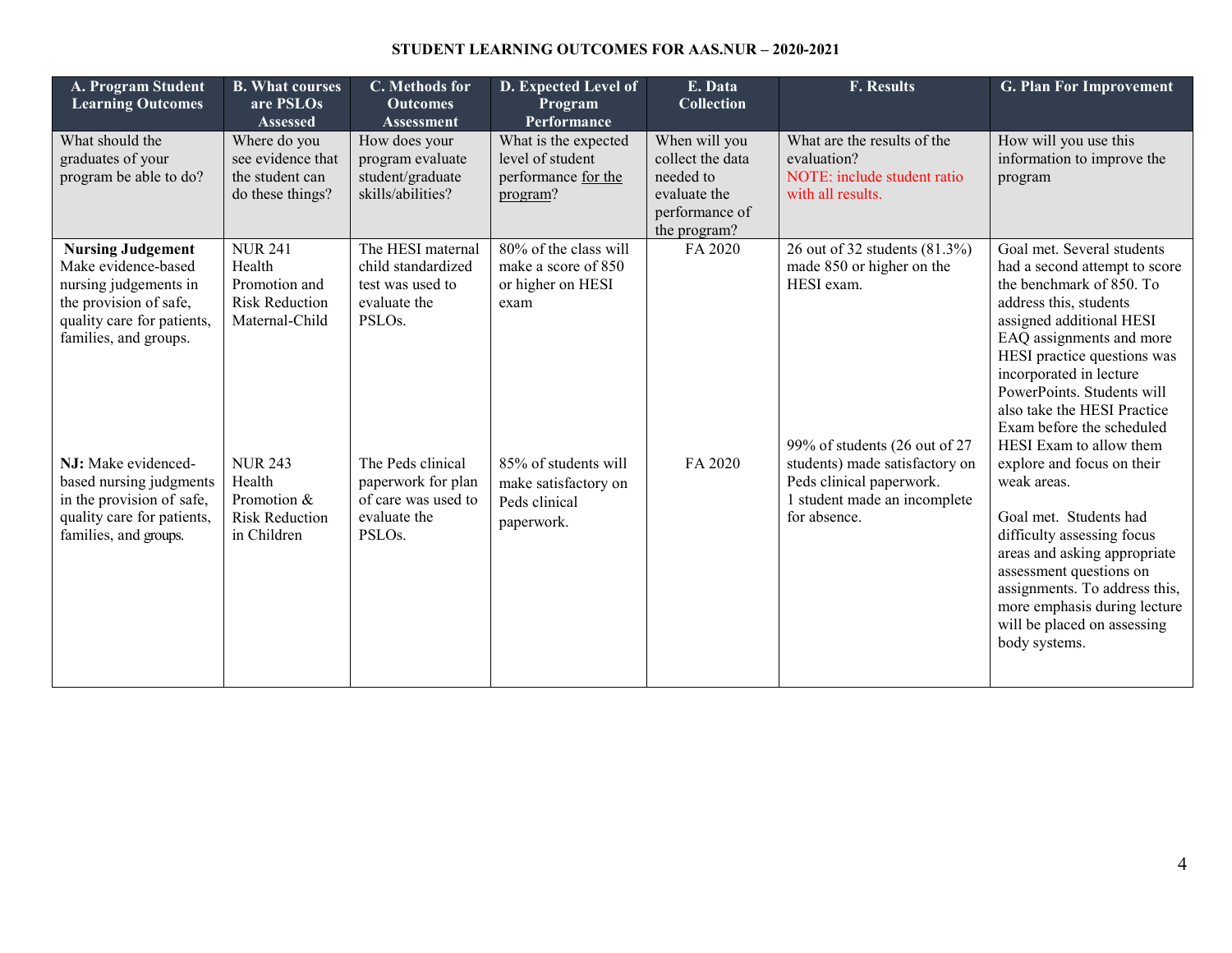### **STUDENT LEARNING OUTCOMES FOR AAS.NUR – 2020-2021**

| <b>Program Student</b><br><b>Learning Outcomes</b>                                                                                                                                   | <b>B. What courses are</b><br><b>PSLOs Assessed</b>                      | C. Methods for<br><b>Outcomes</b><br><b>Assessment</b>                     | D. Expected Level of<br>Program<br>Performance                                                                            | E. Data Collection                                                                            | <b>F. Results</b>                                                                                                           | G. Plan For<br>Improvement                                                                                                               |
|--------------------------------------------------------------------------------------------------------------------------------------------------------------------------------------|--------------------------------------------------------------------------|----------------------------------------------------------------------------|---------------------------------------------------------------------------------------------------------------------------|-----------------------------------------------------------------------------------------------|-----------------------------------------------------------------------------------------------------------------------------|------------------------------------------------------------------------------------------------------------------------------------------|
| What should the<br>graduates of your<br>program be able to do?                                                                                                                       | Where do you see<br>evidence that the<br>student can do these<br>things? | How does your<br>program evaluate<br>student/graduate<br>skills/abilities? | What is the expected<br>level of student<br>performance for the<br>program?                                               | When will you collect<br>the data needed to<br>evaluate the<br>performance of the<br>program? | What are the results of<br>the evaluation?<br>NOTE: include student<br>ratio with all results.                              | How will you use this<br>information to improve<br>the program                                                                           |
| <b>Spirit of Inquiry</b><br>(SI): Examine the<br>evidence that<br>underlies clinical<br>nursing practice to<br>improve the quality<br>of care for patients,<br>families, and groups. | <b>NUR105</b><br>Pharmacology for<br><b>Nurses</b>                       | Drug Dose Calculation<br>(DDC) Quiz will be<br>used to evaluate PSLO       | 80% or higher of the<br>students will make the<br>required grade of 85 on<br>DDC for safe<br>medication<br>administration | Fall 2020                                                                                     | 84.21% (32 of 38)<br>students of the students<br>made a score of 85 or<br>higher on DDC for<br>medication<br>administration | Students met the bench<br>mark demonstrating<br>critical thinking and<br>safe medication<br>administration. Will<br>continue to monitor. |
|                                                                                                                                                                                      | NUR 134 Beginning<br>Nursing Skills                                      | The Physical<br>assessment will be<br>used to evaluate this<br><b>PSLO</b> | 80% of the students<br>will make a grade of<br>80% or higher on<br>physical assessment.                                   | Fall 2020                                                                                     | 42 of 42 (100%) of the<br>students made a grade<br>80 or higher on the<br>head-to-toe physical<br>assessment                | Students met the bench<br>mark for the physical<br>assessment.                                                                           |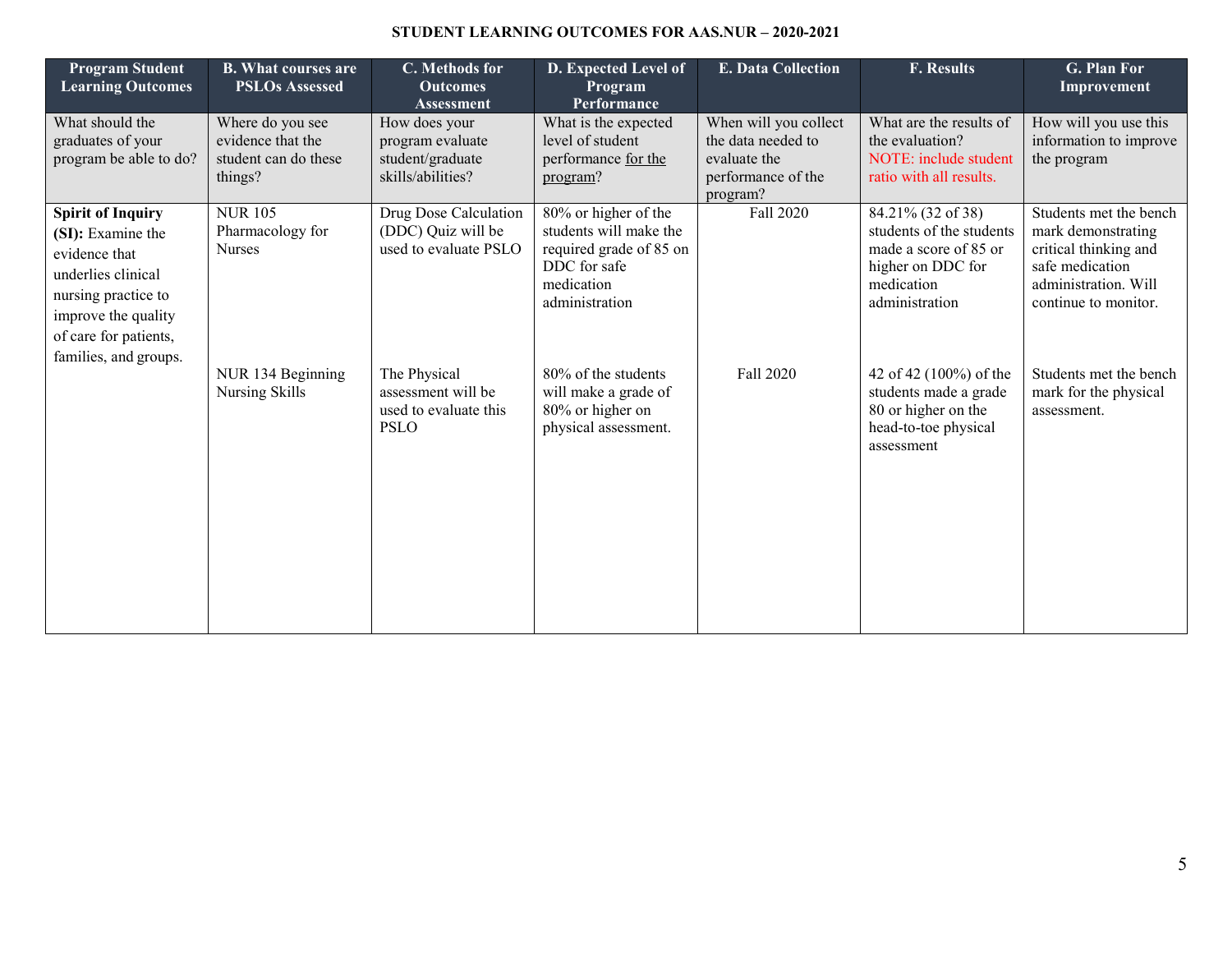### **STUDENT LEARNING OUTCOMES FOR AAS.NUR – 2020-2021**

| A. Program Student<br><b>Learning Outcomes</b>                                                                                                                                                                                                              | <b>B. What courses</b><br>are PSLOs<br><b>Assessed</b>                   | C. Methods for<br><b>Outcomes</b><br><b>Assessment</b>                                                                  | D. Expected Level of<br>Program<br>Performance                                  | E. Data<br><b>Collection</b>                                                                     | <b>F. Results</b>                                                                                        | <b>G. Plan For Improvement</b>                                                                                                                                                                                                                                                                                                                                                                                                                                                                                                                                             |
|-------------------------------------------------------------------------------------------------------------------------------------------------------------------------------------------------------------------------------------------------------------|--------------------------------------------------------------------------|-------------------------------------------------------------------------------------------------------------------------|---------------------------------------------------------------------------------|--------------------------------------------------------------------------------------------------|----------------------------------------------------------------------------------------------------------|----------------------------------------------------------------------------------------------------------------------------------------------------------------------------------------------------------------------------------------------------------------------------------------------------------------------------------------------------------------------------------------------------------------------------------------------------------------------------------------------------------------------------------------------------------------------------|
| What should the<br>graduates of your<br>program be able to do?                                                                                                                                                                                              | Where do you<br>see evidence that<br>the student can<br>do these things? | How does your<br>program evaluate<br>student/graduate<br>skills/abilities?                                              | What is the expected<br>level of student<br>performance for the<br>program?     | When will you<br>collect the data<br>needed to<br>evaluate the<br>performance of<br>the program? | What are the results<br>of the evaluation?<br><b>NOTE:</b> include<br>student ratio with all<br>results. | How will you use this information to<br>improve the program                                                                                                                                                                                                                                                                                                                                                                                                                                                                                                                |
| <b>Spirit of Inquiry</b><br>(SI): Examine the<br>evidence that<br>underlies clinical<br>nursing practice to<br>improve the quality<br>of care for patients,<br>families, and groups.                                                                        | <b>NUR 201</b><br><b>Transition for</b><br><b>LPNs</b>                   | Exam 1<br>Transitioning for<br>LPNs was used to<br>evaluate this<br>course                                              | 80% of the students<br>will score an 80 or<br>higher on exam 1                  | <b>Fall 2020</b>                                                                                 | 30% of the<br>students (3 of 10)<br>made 80 or higher<br>on exam 1.                                      | Goal not met. 11 students started<br>the transition program. One<br>student dropped. Only 3 students<br>passed and 7 failed exam 1. All<br>questions were in reference to<br>the LPN transitioning. Content for<br>this test was taught completely<br>on line due to COVID pandemic. It<br>is difficult to determine if<br>students are comprehending if<br>they do not ask questions.<br>Students remediated on content<br>missed. This content will be face-<br>to-face fall of 2021. This will assist<br>in determining is f-2-f is a better<br>option for this course. |
| 1.1 Human<br><b>Flourishing (HF):</b><br>Recognize the patient or<br>designee as the source<br>of control and full<br>partner in providing<br>compassionate and<br>coordinated care based<br>on respect for patient's<br>preferences, values, and<br>needs. | <b>NUR 239</b><br>Mental Health<br>Nursing<br>Concepts                   | The mental health<br>Interpersonal<br>Process Recording<br>(IPR) will be used<br>to evaluate the<br>PSLO <sub>s</sub> . | 85% of the student<br>will complete and<br>submit a satisfactory<br>IPR packet. | Spring 2021                                                                                      | 29 of 29 students<br>$(100\%)$ made<br>satisfactory on the<br>IPR packet.                                | Students met the benchmark for the<br>IPR packet demonstrating effective<br>learning of mental health patients.                                                                                                                                                                                                                                                                                                                                                                                                                                                            |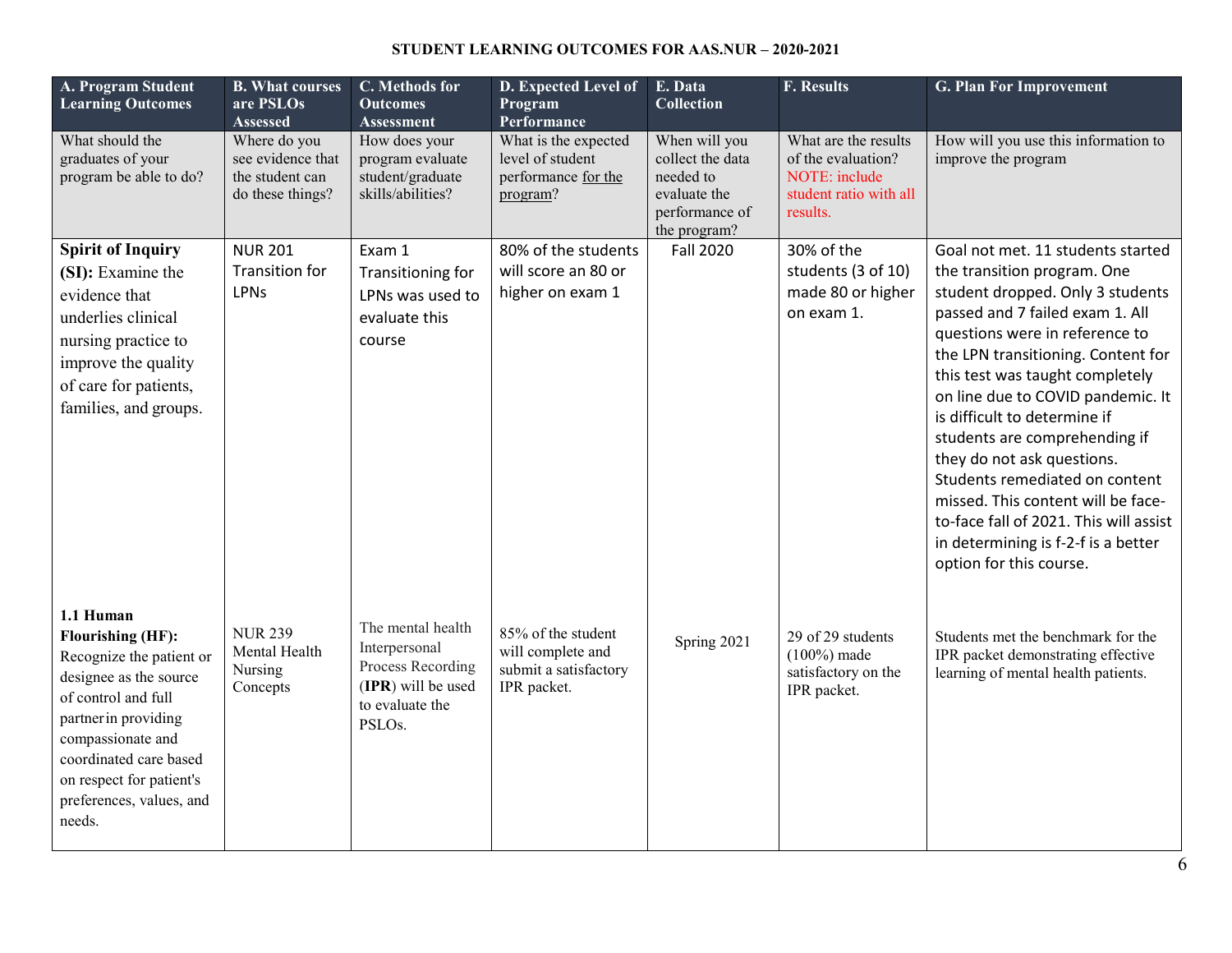# **CONTINUOUS STUDENT IMPROVEMENT**

## **This Cycle's Results and Comparison to Last Cycle's and Recommended Actions The Associate Degree Nursing program**

**Action plan for pre-nursing students and continuing nursing students is explained in the details that follows.** The Nursing program developed a pilot remedial course (NUR 216) in FA of 2018 to assist students in preparing to take the HESI exams. This course was piloted fall of 2018 with 23 students enrolled in the class. The student composition of this class were students who had not been successful in a previous HESI exam(s). However, there were three former graduates who took this course. Within this group one of the graduates did score above the 850 thresholds to be endorsed. Eight of the remaining students (20) enrolled in this pilot class scored at or above the required 850 and were allowed to move forward in the program. The other nine students were allowed to retake NUR 267 this semester. The remaining three students were not successful in another course and were removed from the program. We intend to offer this pilot course again Spring 2019.

**2019 Modifications to the Program Admission Requirements:** Admission requirements into the Nursing program has changed from 2.5 to 2.75 began for entering Spring 2019 cohort. The program had 64 applicants and of those 36 met the new GPA standard for the following courses used to formulate this GPA: BIO 210, BIO 211, BIO 225, ENG 101, PSY 201 and MAT 110. Also, the program has a maximum enrollment limit at 64 for entering freshman. The maximum number of attempts to successfully pass a required course was extended to include any program course that the student received a grade of W (withdrawn) is now considered as a valid attempt. Previously, if the student who failed a course and on the next attempt at the course decided to withdraw from the course, this attempt was not counted until the student posted an academic grade representative of the achievement level in the course. The faculty noticed that students who were not going to post a passing grade for the course would opt to withdraw from the course prior to completing the course and posting an unsatisfactory grade. We feel this policy will make being successful on the next attempt more meaningful.

**Alignment of Curriculum to NCLEX Preparation:** The Nursing program has had difficulty for several years with meeting the NCLEX first time takers pass ratio as required by the State Board of Nursing. In the continued effort to improve the pass rate for first time test takers the following changes were made to the Nursing curriculum.

- · NUR 170 (0-3-1) Nursing Applications and NUR 160 (2-6-4) Introduction to Nursing will be replaced with NUR 134 (3-6-5) Beginning Nursing Skills to allow for additional time for teaching and learning of basic skills required for patient care. These course substitutions will allow an additional lecture hour for three hours of lab.
- · Students in the NUR 267 (3-9-6) course need additional time in lecture and remediation prior to taking NCLEX. Therefore, NUR 267 is being modified by converting 3 hours of clinical to 1 hour of lecture.
- · The program will be replacing NUR 162 (2-6-3) and NUR 163 (2-6-2) with NUR 239 (2-6-4). NUR 263 (2-6-4) and NUR264 (2-6-4) will be replaced with the following courses NUR 241 (2-6-4), and NUR 243(2-6-4).
- · Students taking Pharmacology 115 (2-0-2) demonstrated a need for a prerequisite course in basic pharmacology. The NUR 105 (0-3-1) Pharmacology for Nurses was added to the curriculum to fill this identified void.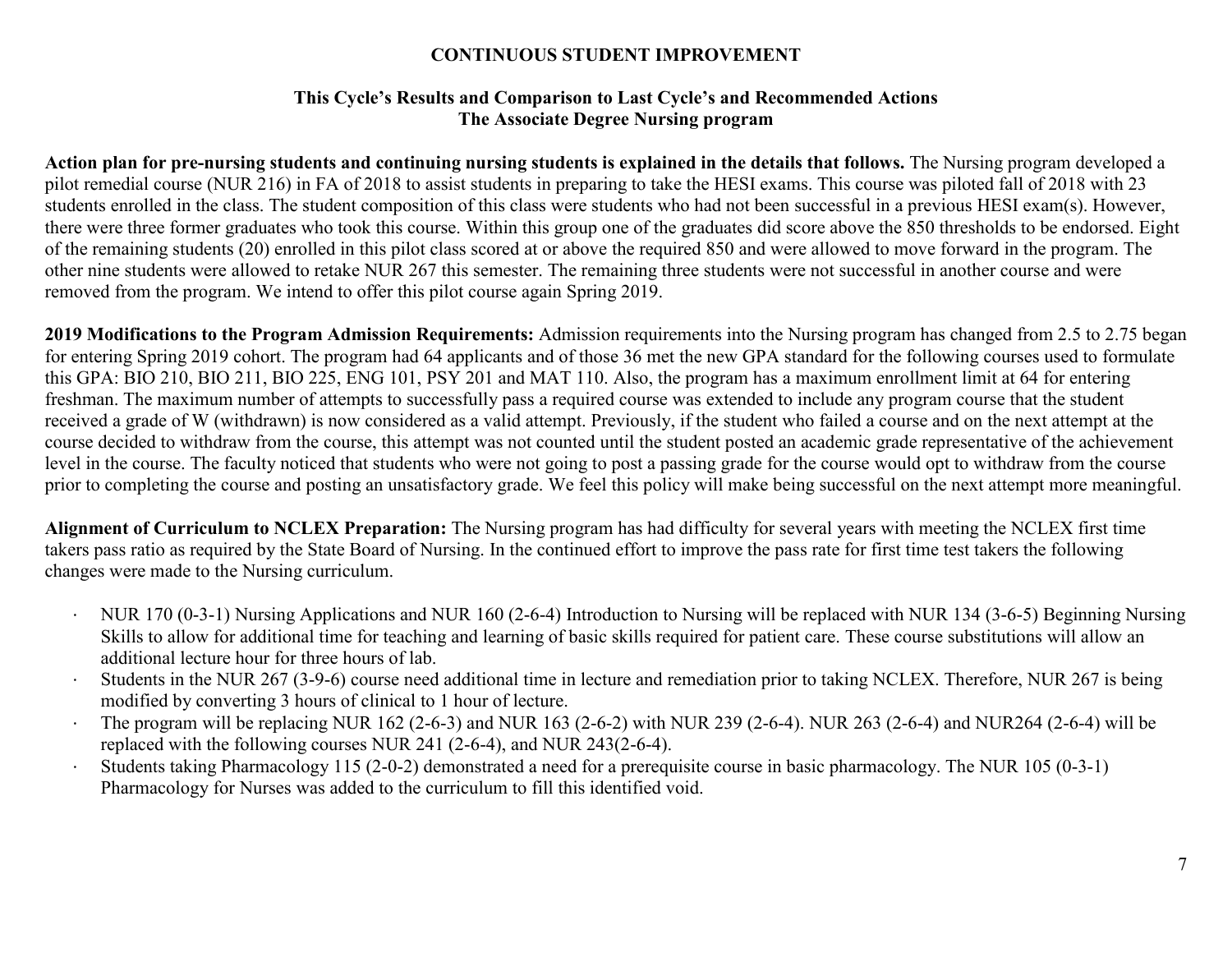# **Modifications to the LPN to ADN Program Curriculum:**

The LPN to ADN Transition is an academically challenging program that was originally four semesters after the student had complete a semester of prerequisite courses. The plan is to condense the program courses from four to three semesters in length and move the starting semester from the Spring to the Fall. This modification will make the program comparable to other schools. Students inquire frequently about the program but do not want to go for four semesters when other schools have a three-semester program. Upon being told that the LPN-Transition program is four semesters and starts in the spring, the students do not apply. The last class in the LPN Transition program was in spring of 2017. In addition, the following curriculum modifications were made:

- NUR 203 (0-3-1) and NUR 206 (2-6-2) will be replaced with NUR 201 (1-6-3).
- The program will be replacing NUR 162 (2-6-3) and NUR 163 (2-6-2) with NUR 239 (2-6-4). NUR 263 (2-6-4) and NUR264 (2-6-4) will be replaced with the following courses NUR 241 (2-6-4), and NUR 243(2-6-4).

Due to the COVID pandemic adjustments were made to the nursing program to follow DHEC/CDC guidelines. Face-to-face classes were converted to courses online via Webex and D2L (YouseeU). The acute care facilities were closed to the students for clinicals. To complete missed clinical, the Board of Nursing approved for utilization of simulation (Vsim), case studies, and EAQ.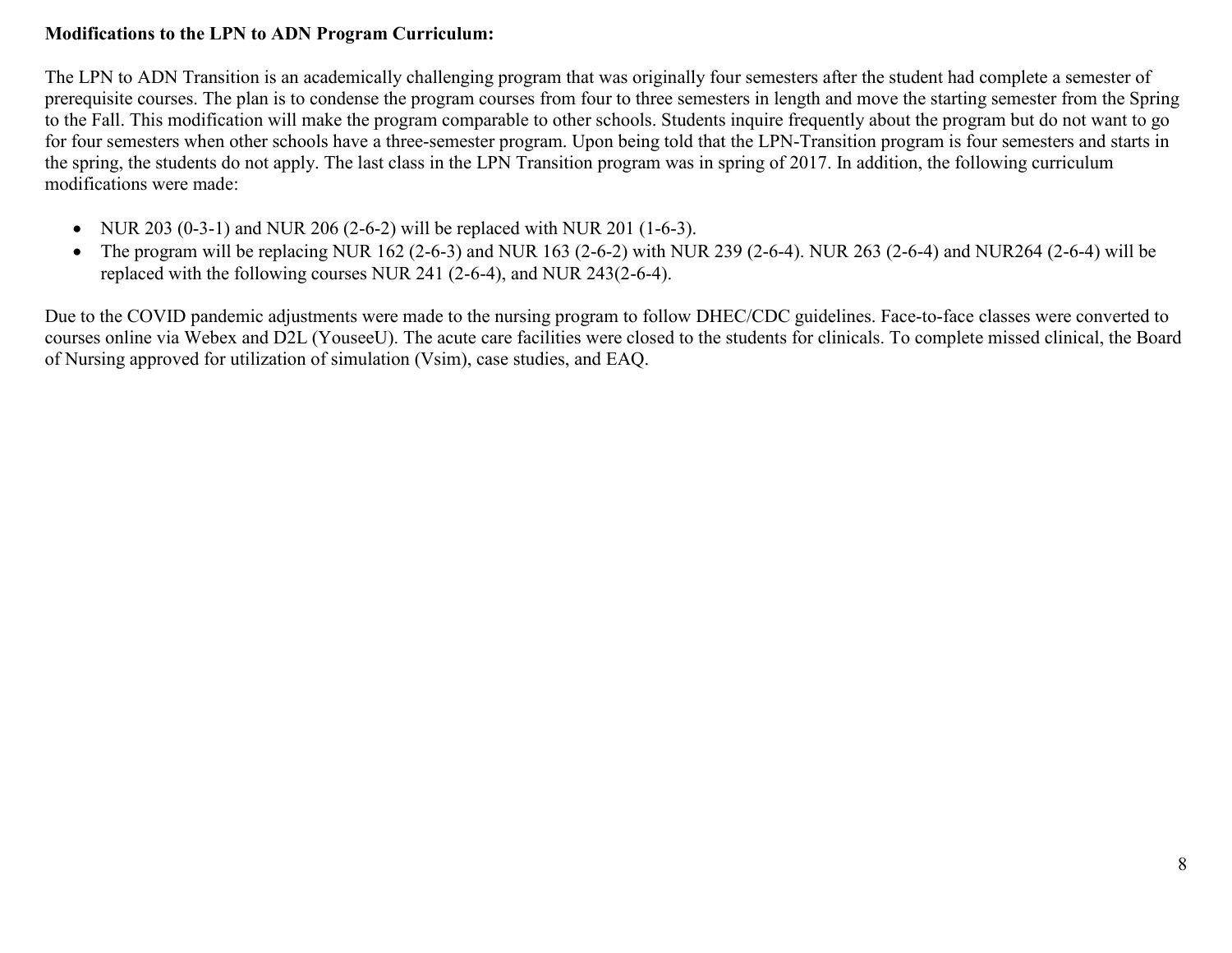### **PROGRAM VITAL STATISCS**

|                                                                                                            |                          |                      |             | <b>Indicator</b>                  |                               |             | <b>Trend Analysis</b>                                                                                                                                                                                                                                                                                                                        | <b>Action Plans</b>                                                                                                                                                                                                                                                                                                     |
|------------------------------------------------------------------------------------------------------------|--------------------------|----------------------|-------------|-----------------------------------|-------------------------------|-------------|----------------------------------------------------------------------------------------------------------------------------------------------------------------------------------------------------------------------------------------------------------------------------------------------------------------------------------------------|-------------------------------------------------------------------------------------------------------------------------------------------------------------------------------------------------------------------------------------------------------------------------------------------------------------------------|
|                                                                                                            | 160<br>140<br>120<br>100 | 80<br>60<br>40<br>20 | ■ 2017-2018 | Program Enrollment<br>■ 2018-2019 | ■ 2019-2020                   | 2020-2021   | The nursing program has since 2018<br>experienced a decrease in<br>enrollment. The maximum<br>acceptance is 64. The average<br>acceptance is 51.67%. Various<br>reason was noted including the<br>opening of a new 2-year nursing<br>program, students preferring to<br>attend a 4- year university in this<br>area, and the COVID pandemic. | Will continue to monitor<br>enrollment. Wait time for<br>students who fall out of the<br>nursing program has changed<br>from 2 years to 1 year for the<br>student to able to reapply for<br>the nursing program.<br>Anticipate enrollment to<br>increase related to re instituting<br>the LPN-RN Transition<br>program. |
| 100.00%<br>90.00%<br>80.00%<br>70.00%<br>60.00%<br>50.00%<br>40.00%<br>30.00%<br>20.00%<br>10.00%<br>0.00% |                          |                      |             |                                   | <b>Fall to Fall Retention</b> |             | The retention from fall to fall has<br>improved from 2018-2019 retention<br>decrease. The trend in the upward<br>increase in retention is related to the<br>revisions in the curriculum. Also,<br>the addition of the Student Success<br>Coordinator. See page 9-10 for<br>explanation of all change to the<br>curriculums.                  | The faculty will monitor and<br>remediate students who are<br>having difficulty passing exams<br>and GPA. Will continue to have<br>the SSC reach out to these<br>students to work towards<br>improving the GPA. We<br>anticipate an improvement in<br>student retention related to the<br>curriculum changes.           |
|                                                                                                            |                          |                      | ■ 2017-2018 | 2018-2019                         | ■ 2019-2020                   | ■ 2020-2021 |                                                                                                                                                                                                                                                                                                                                              |                                                                                                                                                                                                                                                                                                                         |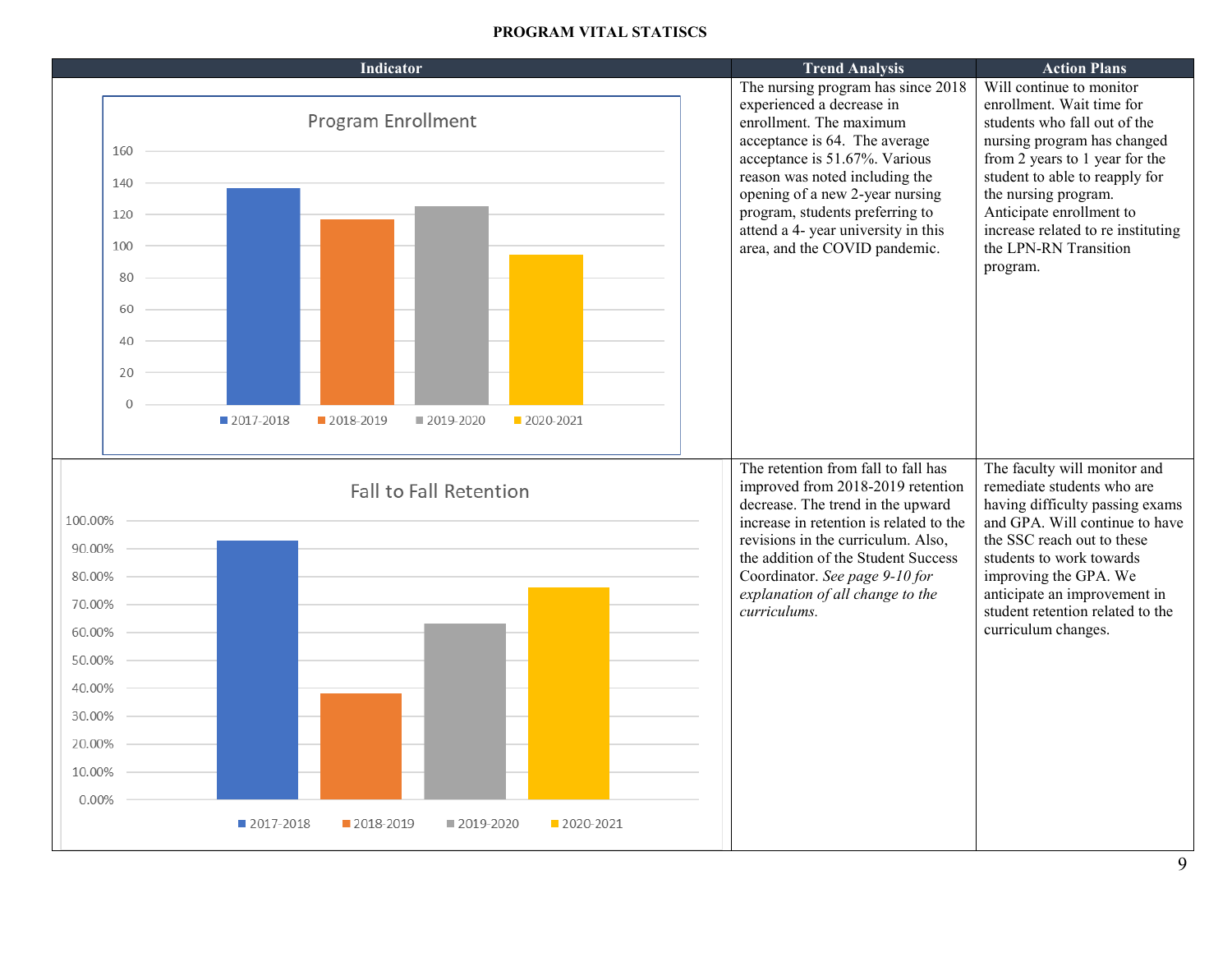|          |             | <b>Indicator</b>                  |             |           | <b>Trend Analysis</b>                                              | <b>Action Plans</b>                                         |
|----------|-------------|-----------------------------------|-------------|-----------|--------------------------------------------------------------------|-------------------------------------------------------------|
|          |             |                                   |             |           | Rates have shown a slight increase                                 | Will continue to monitor the                                |
|          |             |                                   |             |           | since fall to fall 2018-2019.                                      | persistence rate to determine                               |
|          |             | <b>Fall to Spring Persistance</b> |             |           | Changes in the curriculum is having                                | further immerging trends.                                   |
| 100%     |             |                                   |             |           | an effect on persistence.                                          | We anticipate improving our                                 |
|          |             |                                   |             |           |                                                                    | Fall to Spring persistence in                               |
| 90%      |             |                                   |             |           |                                                                    | Fall 2021 by accepting students                             |
| 80%      |             |                                   |             |           |                                                                    | who meet all criteria and<br>returning to face to face      |
| $70\%$ – |             |                                   |             |           |                                                                    | classroom instruction.                                      |
| 60%      |             |                                   |             |           |                                                                    |                                                             |
| 50%      |             |                                   |             |           |                                                                    |                                                             |
| 40%      |             |                                   |             |           |                                                                    |                                                             |
| 30%      |             |                                   |             |           |                                                                    |                                                             |
| 20%      |             |                                   |             |           |                                                                    |                                                             |
| 10%      |             |                                   |             |           |                                                                    |                                                             |
| 0%       |             |                                   |             |           |                                                                    |                                                             |
|          |             |                                   |             |           |                                                                    |                                                             |
|          | 2017-2018   | 2018-2019                         | ■ 2019-2020 | 2020-2021 |                                                                    |                                                             |
|          |             |                                   |             |           |                                                                    |                                                             |
|          |             |                                   |             |           |                                                                    |                                                             |
|          |             |                                   |             |           | The graduation rate has shown a                                    | The graduation rate increase                                |
|          |             | <b>Graduation Rates</b>           |             |           | slight improvement over the review                                 | over the review period is due to                            |
|          |             |                                   |             |           | period this is due to the retention                                | the retention rates from                                    |
| 100%     |             |                                   |             |           | rates from semester to semester.                                   | semester to semester. The                                   |
| 90%      |             |                                   |             |           | The program will continue to<br>monitor this rate with emphasis on | program will continue to<br>monitor this rate with emphasis |
| 80%      |             |                                   |             |           | the need for remediation during                                    | on the need for remediation                                 |
| 70%      |             |                                   |             |           | later semesters.                                                   | during later semesters.                                     |
|          |             |                                   |             |           |                                                                    |                                                             |
| 60%      |             |                                   |             |           |                                                                    |                                                             |
| 50%      |             |                                   |             |           |                                                                    |                                                             |
| 40%      |             |                                   |             |           |                                                                    |                                                             |
| 30%      |             |                                   |             |           |                                                                    |                                                             |
| 20%      |             |                                   |             |           |                                                                    |                                                             |
| 10%      |             |                                   |             |           |                                                                    |                                                             |
|          |             |                                   |             |           |                                                                    |                                                             |
| 0%       |             |                                   |             |           |                                                                    |                                                             |
|          | ■ 2017-2018 | ■ 2018-2019                       | ■ 2019-2020 | 2020-2021 |                                                                    |                                                             |
|          |             |                                   |             |           |                                                                    |                                                             |
|          |             |                                   |             |           |                                                                    |                                                             |
|          |             |                                   |             |           |                                                                    |                                                             |
|          |             |                                   |             |           |                                                                    |                                                             |